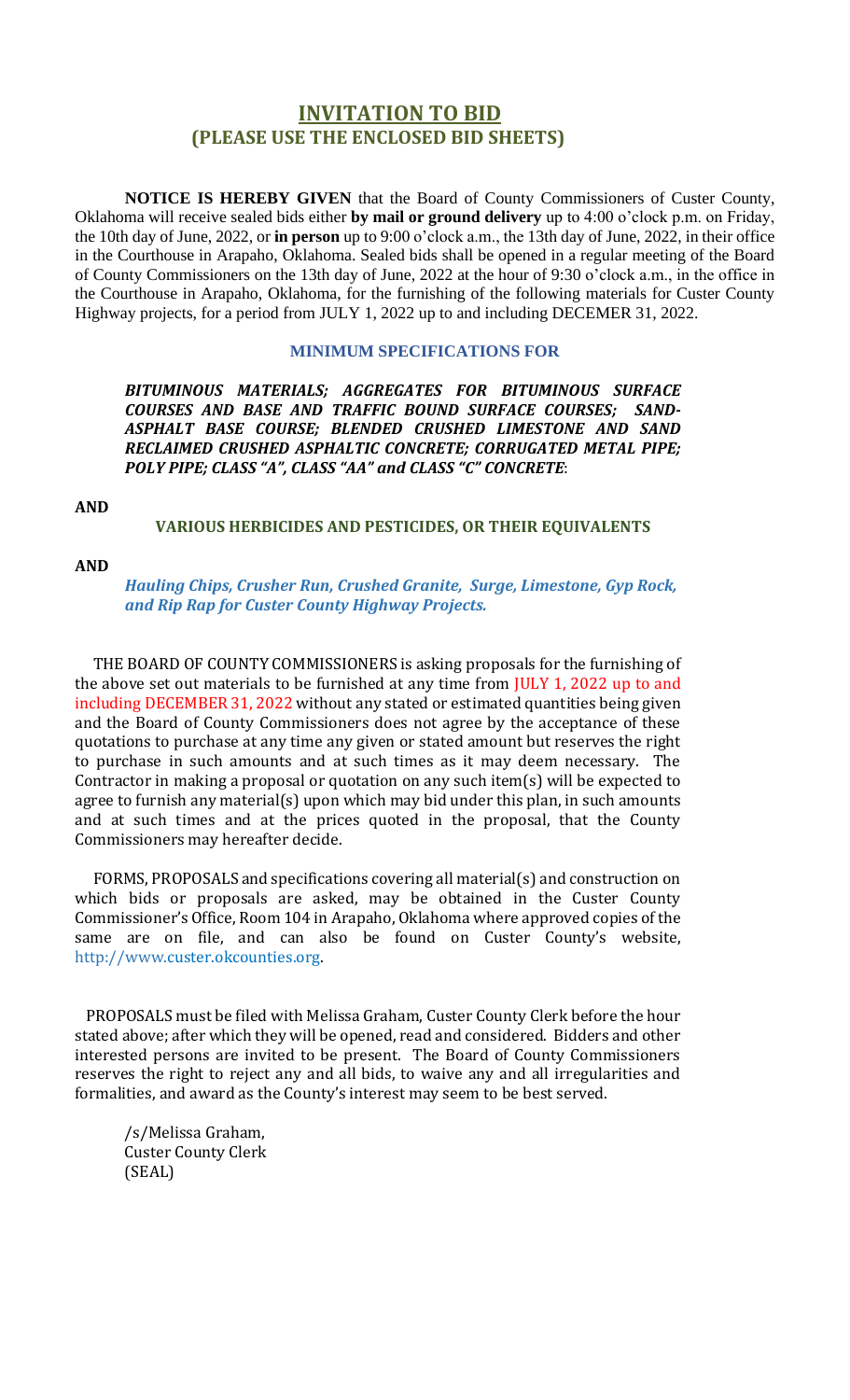## **INSTRUCTIONS FOR SUBMITTING BID PROPOSALS**

- 1. This entire packet (Notice, Instructions, Minimum Specifications, Affidavit for Filing, Affidavit for Contracts and W-9) shall be known as the "Invitation to Bid" form. Fill out the "Invitation to Bid" form *completely*. **See Checklist for Items Required for Bid Consideration.**
- 2. Identify the outside of the sealed envelope as follows:

**SEALED BID – SIX MONTH BIDS CLOSING - (Bid Date) – JUNE 13, 2022 BID - (Opening Time) – 9:30 a.m.**

- 3. Place your company name and return address on the outside of the envelope.
- 4. File the bid proposal with the Custer County Clerk, either **by mail or ground delivery** up to 4:00 o'clock p.m. on Friday, the 10th day of June, 2022, or *in person up to 9:00 o'clock a.m., the 13th day of June, 2022*, in their office in the Courthouse in Arapaho, Oklahoma. **Sealed bids shall be opened in a regular meeting of the Board of County Commissioners on the 13th day of June, 2022 at the hour of 9:30 o'clock a.m.**, in the office in the Courthouse in Arapaho, Oklahoma, Room 104, at 675 West "B" Street, Arapaho, Oklahoma.
- 5. **All forms must be filled out completely. Any incomplete forms could result in rejection if the Board of County Commissioners considers such action to be in the best interest of Custer County**.
- 6. The address of the Custer County Clerk is as follows:

*(MAILING) (PHYSICAL)* CUSTER COUNTY CLERK CUSTER COUNTY CLERK P.O. BOX 300 675 WEST 'B' STREET ARAPAHO, OK 73620-0300 ARAPAHO, OK 73620

- 7. All bid information shall be typewritten, or legibly written in ink. All corrections shall be initialed by the person signing the form(s).
- 8. On all bids requiring services or contract labor, proof of liability insurance shall be required. Read the bid specifications carefully.
- 9. FOR PROMPT PAYMENT OF ALL INVOICES, PLEASE NOTE:

\* Payment for all expenses for Custer County is made twice a month. Approval of said claims is made on the second and fourth Monday of each month. For your claim to be considered for payment, the product(s) or service(s) must be delivered, and the appropriate paperwork on file with the County Clerk's office no later than five working days prior to the second and fourth Monday of the month.

\* If the proper invoices and supporting documentation are not received by the monthly cut-off date, payment will be rendered during the following month's business.

\* Please contact Melissa Graham, Custer County Clerk, for a schedule for invoice submission in order to expedite payment processing.

10. If you have any questions regarding the bid specifications, or the bid deadlines, etc., please contact Melissa Graham, Custer County Clerk or Debbie Bright, Purchasing Agent at (580) 323-4420.

#### **NOTE: ALL BID PROPOSALS WHICH DO NOT CONTAIN THE "INVITATION TO BID" AND THE SIGNED/NOTARIZED "AFFIDAVIT FOR FILING WITH COMPETITIVE BID", WILL BE INVALID AND REJECTED.**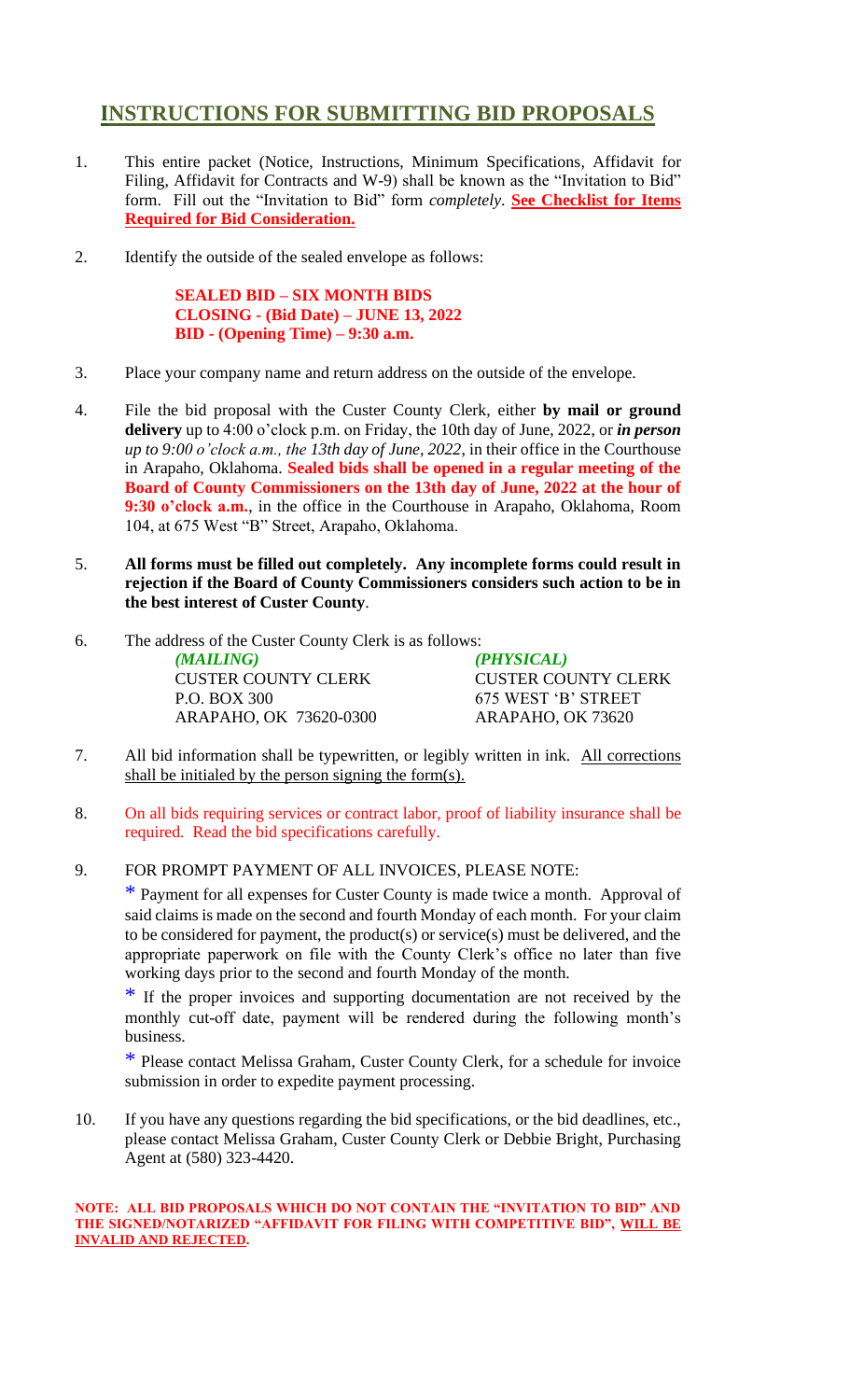**Please complete the following and return this page with your Bid.**

## **CHECKLIST OF ITEMS REQUIRED FOR BID RETURN**

- **1. \_\_\_\_ AFFIDAVIT FOR FILING WITH COMPETITIVE BID**
- **2. \_\_\_\_ AFFIDAVIT FOR CONTRACTS AND PAYMENTS**
- **3. \_\_\_\_ W-9 FOR YOUR BUSINESS**
- **4. \_\_\_\_ YOUR BID – PLEASE RETURN ONLY THE PAGES OF THE INVITATION TO BID WHICH INDICATE YOUR PROPOSAL.**

## **THESE ITEMS MUST BE INCLUDED FOR BID TO BE CONSIDERED.**

## **PLEASE COMPLETE THE FOLLOWING:**

| <b>VENDOR:</b>  |  |
|-----------------|--|
| SIGNATURE:      |  |
| TITLE:          |  |
| <b>ADDRESS:</b> |  |
| CITY/STATE/ZIP  |  |
| <b>PHONE</b>    |  |
| <b>FAX</b>      |  |
| <b>EMAIL</b>    |  |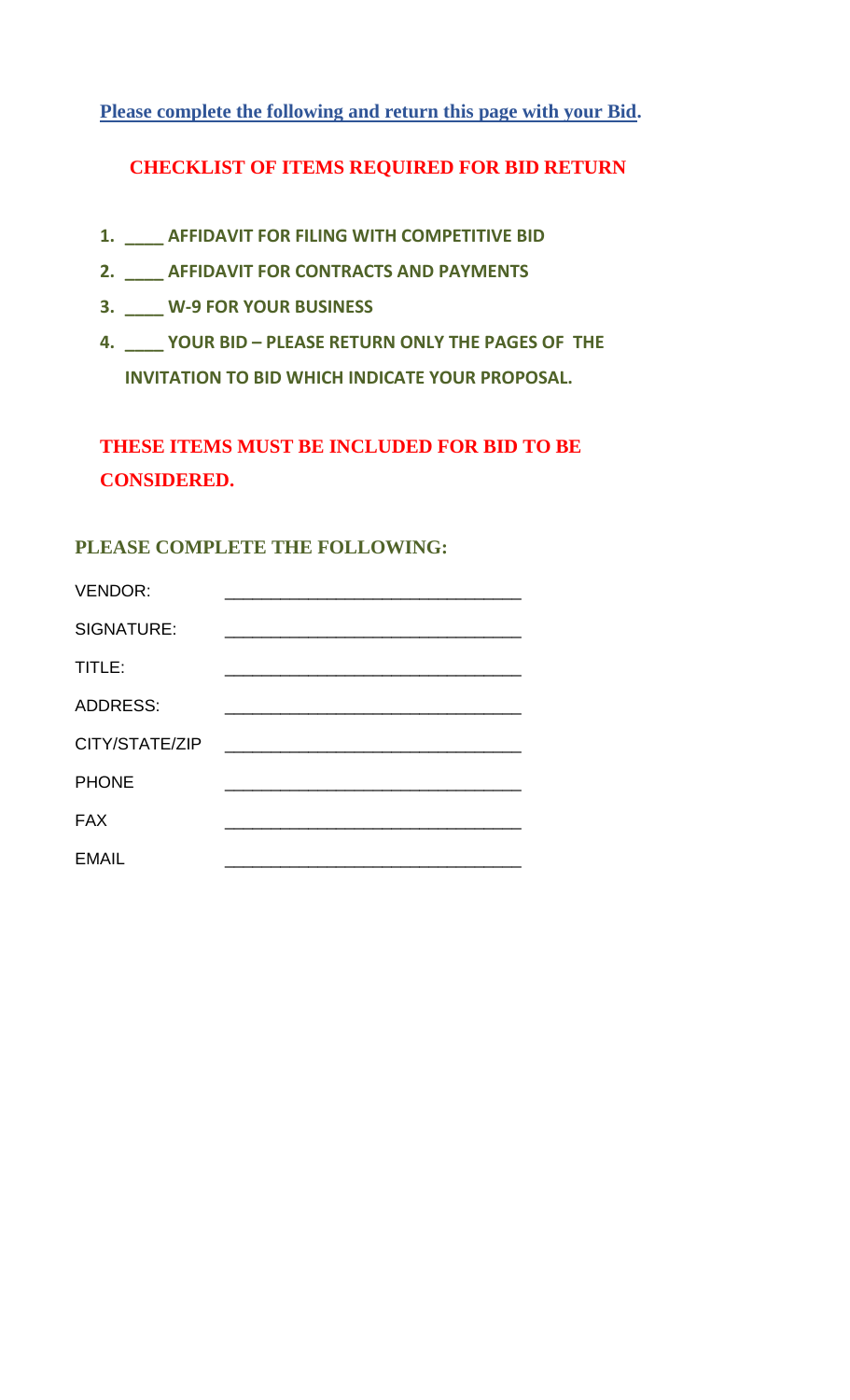## **CONCRETE FOR BRIDGES, CULVERTS, HEAD WALLS, RETAINING WALLS AND MISCELLANEOUS JOB POURS**

## **(DELIVERED TO JOB SITE)**

Concrete shall conform to Oklahoma State Highway Department Specifications Section 701, 2019 Edition

| Class A/3000 PSI<br>Concrete<br><b>Per Cubic Yard</b>                                                                         | Class AA/3500 PSI<br>Concrete<br><b>Per Cubic Yard</b> | <b>Class C/4000 PSI</b><br>Concrete<br><b>Per Cubic Yard</b>                                                                                        | <b>Concrete with Fiber</b><br><b>Per Cubic Yard</b> |
|-------------------------------------------------------------------------------------------------------------------------------|--------------------------------------------------------|-----------------------------------------------------------------------------------------------------------------------------------------------------|-----------------------------------------------------|
| $\mathbf{\$}$                                                                                                                 |                                                        |                                                                                                                                                     |                                                     |
| <b>Controlled Low</b><br><b>Strength Material</b><br>(CLSM) Backfill<br><b>Per Cubic Yard</b><br><b>Delivered to Job Site</b> |                                                        | Concrete - 3000 PSI<br>with #67 Stone, Air<br><b>Entrainment &amp; 20%</b><br><b>Flash</b><br><b>Per Cubic Yard</b><br><b>Delivered to Job Site</b> |                                                     |
|                                                                                                                               |                                                        |                                                                                                                                                     |                                                     |

(Specify additives and concrete Per Cubic Yard)

| <b>Materials/Delivery</b>                                                                     | Unit | <b>Bid Price</b> |
|-----------------------------------------------------------------------------------------------|------|------------------|
| <b>Air Entrapment</b>                                                                         |      |                  |
| Calcium                                                                                       |      |                  |
| <b>Fly Ash</b>                                                                                |      |                  |
| Ice                                                                                           |      |                  |
| <b>Retarder</b>                                                                               |      |                  |
| <b>Delivery Charge Per Mile</b><br><b>Outside of City Limits in</b><br>which Plant is located |      |                  |

We agree to deliver said materials on date requested after receiving proper notice from the County Commissioner.

Signed by: \_\_\_\_\_\_\_\_\_\_\_\_\_\_\_\_\_\_\_\_\_\_\_\_\_\_\_\_\_\_\_\_\_\_\_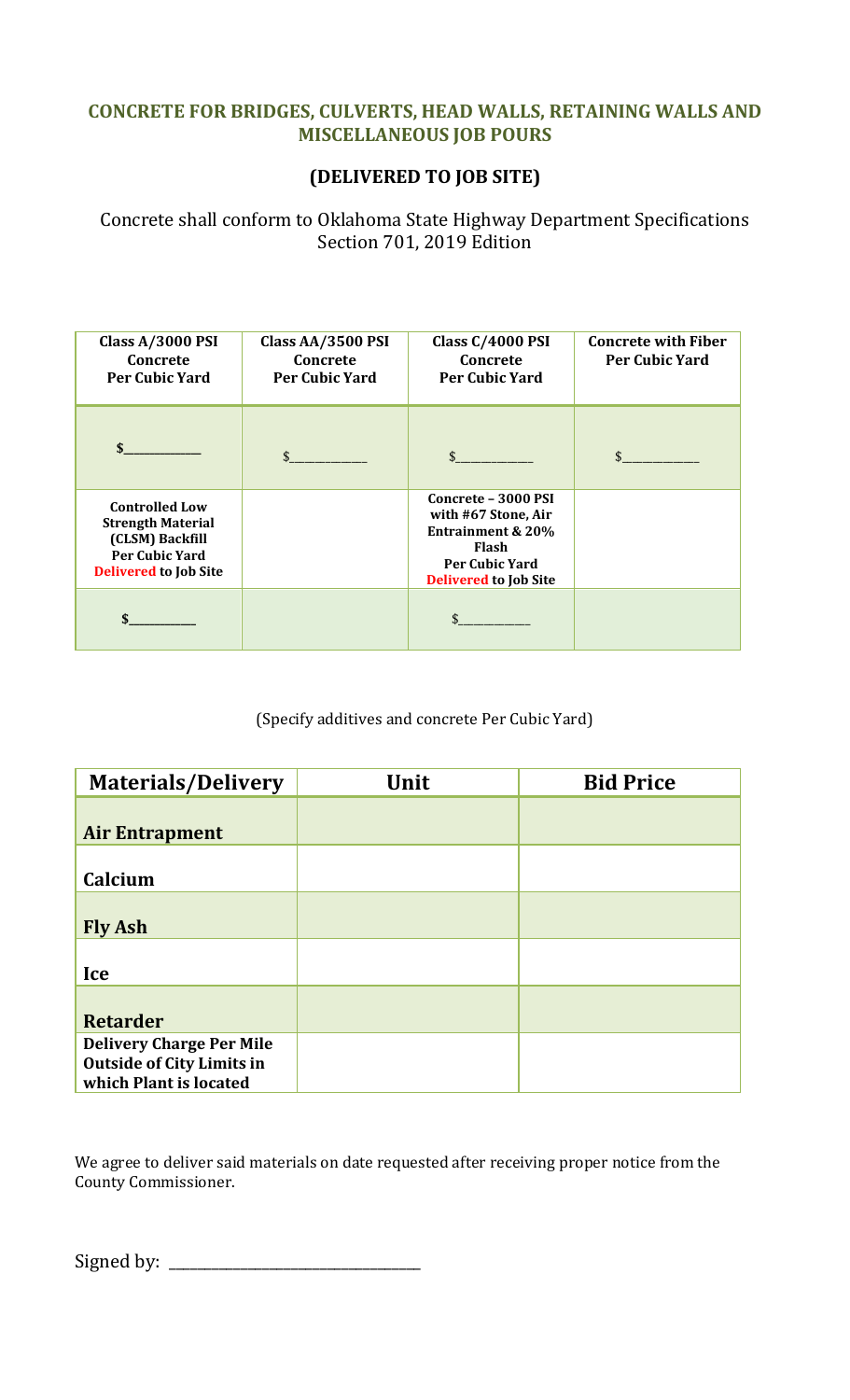## **SPECIFICATIONS FOR RIP RAP STONE**

Stone for rip rap shall be hard, sound and durable and shall have a minimum density of 140 pounds per cubic foot. The range of stone sizes for the various classes of rip rap shall be as follows:

| <b>Nominal Size</b><br>or Thickness | <b>Maximum Weight</b> | <b>Average Weight</b> | *Minimum Weight |
|-------------------------------------|-----------------------|-----------------------|-----------------|
| 12"                                 | 150 lbs.              | 30-50 lbs.            | 20 lbs.         |
| 18"                                 | 305 lbs.              | 70-125 lbs.           | 30 lbs.         |
| 24"                                 | 750 lbs.              | 225-400 lbs.          | 40 lbs.         |
| 30"                                 | 1000 lbs.             | 350-600 lbs.          | 50 lbs.         |

\*Not more than 20% shall weigh less than these minimums.

## **SPECIFICATIONS FOR FILTER BLANKET MATERIAL**

Material for filter blanket shall consist of sand, gravel or crushed stone blended or naturally combined to meet the gradation shown below. The mix shall be reasonably free from lumps or balls of clay, organic matter, objectionable coatings, or other foreign materials and shall be durable and sound. Not more than 20% of mix shall be flat or elongated particles [length greater than five (5) times the average thickness.]

| <b>Sieve Designation</b><br><b>U.S. Standard</b><br><b>Square Mesh</b> | <b>Percent Passing</b><br><b>By Weight</b> |
|------------------------------------------------------------------------|--------------------------------------------|
| 4"                                                                     | 100%                                       |
| 2"                                                                     | $60 - 90\%$                                |
| 1"                                                                     | $40 - 70%$                                 |
| 3/8"                                                                   | $15 - 40%$                                 |
| No. 4                                                                  | $00 - 15%$                                 |

Price bid for the various classes or nominal size of rip rap and filter blanket will be by the ton delivered to any location in Custer County

**FILTER BLANKET** Price per ton

 $\frac{1}{2}$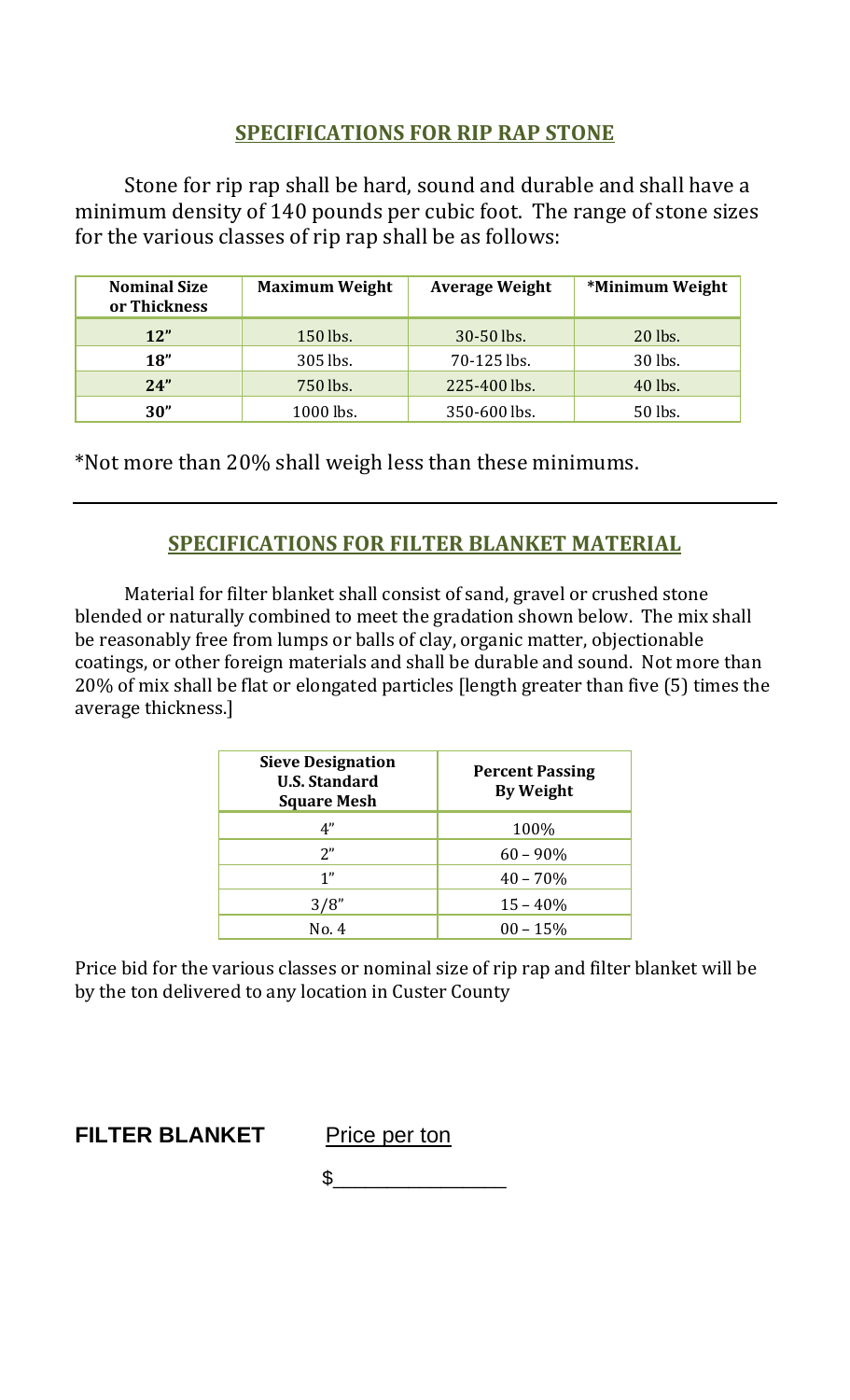## **RIP RAP STONE - GRANITE**

| <b>Size</b>     | Price per ton |
|-----------------|---------------|
| $12^{\circ}$ \$ |               |
|                 |               |
|                 |               |
| $30"$ \$        |               |

## **RIP RAP STONE - LIMESTONE**

| <b>Size</b>     | Price per ton |
|-----------------|---------------|
| $12^{\circ}$ \$ |               |
|                 |               |
|                 |               |
| $36"$ \$        |               |

## **RIP RAP STONE - GYPSUM**

| <b>Size</b> | Price per ton |
|-------------|---------------|
|             |               |
| $18"$ \$    |               |
| 24" \$      |               |
| $30"$ \$    |               |

## **GYPSUM ROCK**

Bid to be PRICE PER TON (for rock only) F.O.B. YOUR PLANT

| 3/4" Crusher Run   | $S_{--}$      |
|--------------------|---------------|
|                    | $\frac{1}{2}$ |
| 2" Crusher Run     | $\frac{1}{2}$ |
| 2 1/2" Crusher Run | $\frac{1}{2}$ |
| 3/8" Screenings    | $S_{--}$      |
|                    | $S_{--}$      |
|                    | $S_{--}$      |
|                    | $S_{--}$      |
|                    | $S_{--}$      |
|                    | $\frac{1}{2}$ |
|                    | $\frac{1}{2}$ |
|                    | $\frac{1}{2}$ |
|                    |               |

|     | per ton |
|-----|---------|
| \$  | per ton |
| \$  | per ton |
| \$  | per ton |
| \$  | per ton |
| \$  | per ton |
| \$. | per ton |
| \$. | per ton |
| \$  | per ton |
| \$  | per ton |
| \$  | per ton |
| ፍ   | per ton |
|     |         |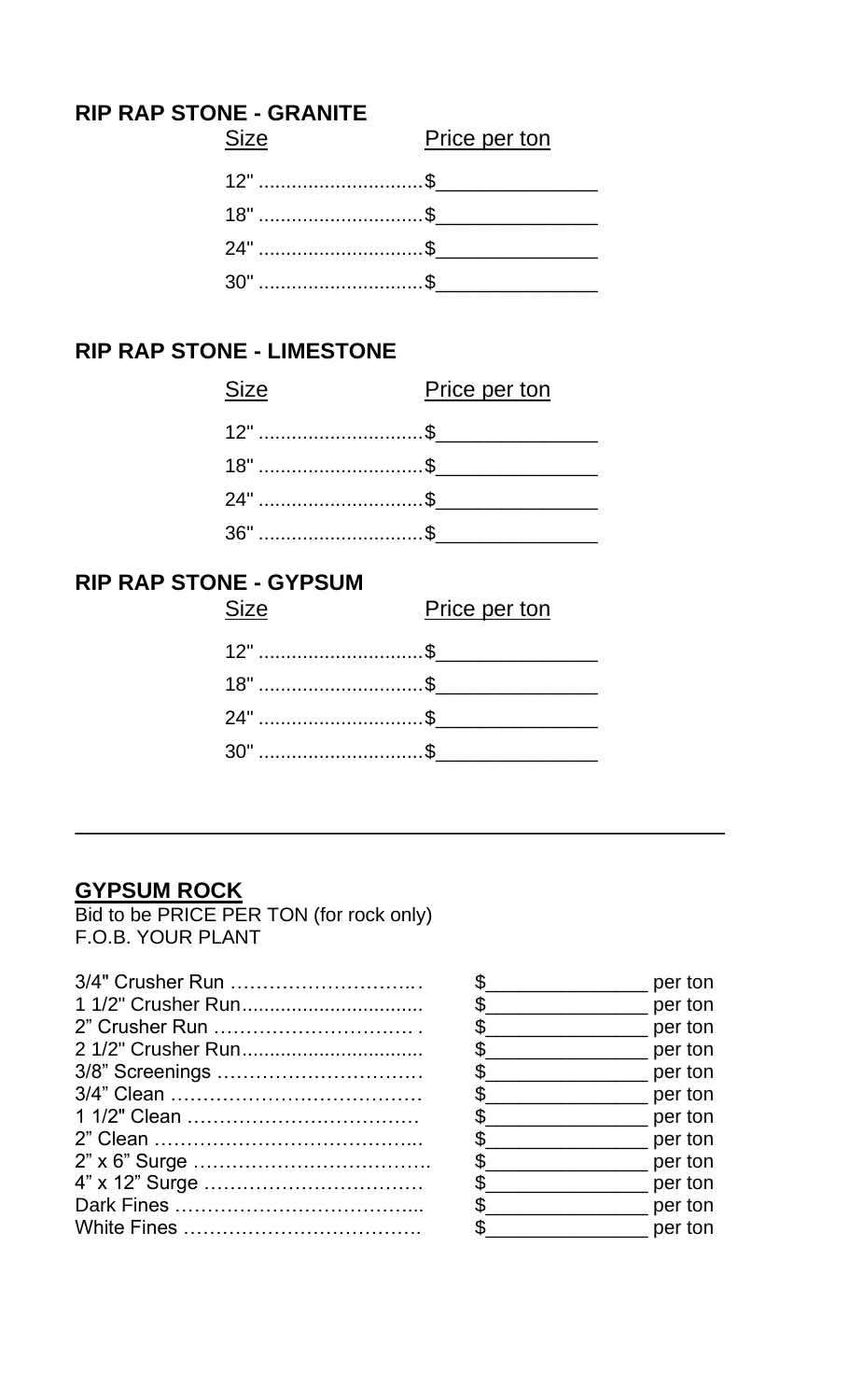# **ROAD ROCK - CHIPS - GRANITE**

Bid to be PRICE PER TON (for rock only) F.O.B. YOUR PLANT

| 3/8" Chips \$                    | 3" Surge\$                      |
|----------------------------------|---------------------------------|
| 5/8" Chips \$                    | 4" Surge\$                      |
| 1/2" Chips\$                     | 3/8" Screenings\$               |
| 3/4" Crusher Run \$              | #4 Screenings \$                |
| 1 1/2" Crusher Run  \$           | 3/4" Cover\$                    |
| 3" Crusher Run\$                 | 3/8" #2 Cover - Clean \$        |
| 1" #67 Cover\$_________________  | 3/8" #2 Cover \$                |
|                                  | <b>Estimated Need: 4000 Ton</b> |
| 1 1/2" Granite Aggregate Base \$ | 5/8" #3 Cover\$                 |
|                                  |                                 |

\_\_\_\_\_\_\_\_\_\_\_\_\_\_\_\_\_\_\_\_\_\_\_\_\_\_\_\_\_\_\_\_\_\_\_\_\_\_\_\_\_\_\_\_\_\_\_\_\_\_\_\_\_\_\_\_\_\_\_\_\_\_\_\_\_\_\_\_\_\_\_\_\_\_\_\_

## **ROAD ROCK – CHIPS - LIMESTONE**

Bid to be PRICE PER TON (for rock only) F.O.B. YOUR PLANT

| Clean 3/8" #2 Cover  \$ | <b>Estimated Need: 10,000 Ton</b> |
|-------------------------|-----------------------------------|
| 4" Surge \$             | 3/8" #2 Cover  \$                 |
| 3" Crusher Run \$       | #4 Screenings \$                  |
| 1 1/2" Crusher Run  \$  | 3/8" Screenings  \$               |
| 3/4" Crusher Run  \$    | 5/8" #3C Cover  \$                |
| 5/8" Chips\$            | 5/8" #3 Cover\$                   |
| 3/8" Chips \$           | 3/4" #1 Cover\$                   |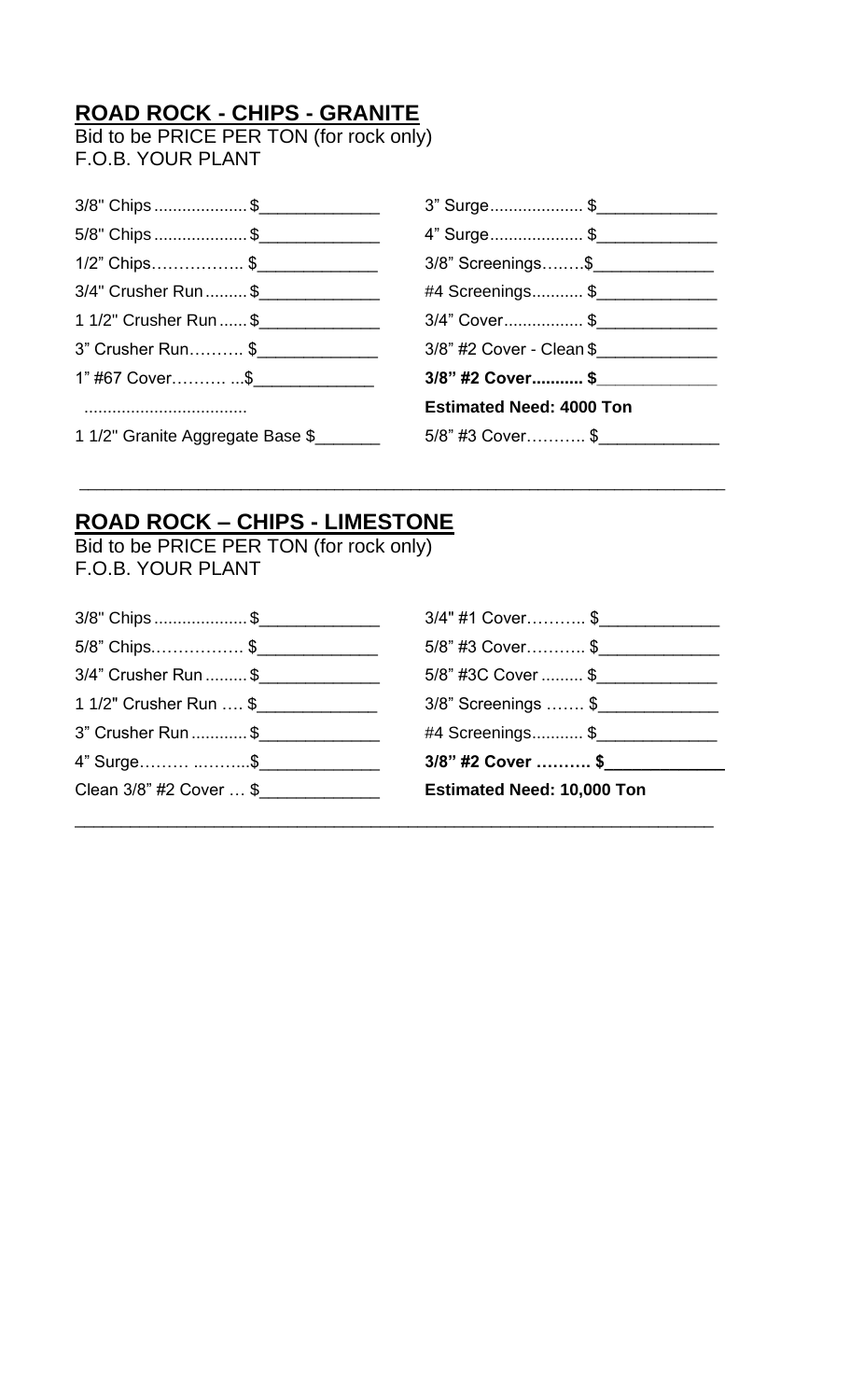## **ASPHALT PATCHING MATERIAL**

All material bid must meet, or exceed the minimum specifications listed below:

Patching mix must be designed for application in the temperature range of 20°F to 60°F.

Mixture shall have work ability and adhesion characteristics for use during cool to hot, or wet to dry climatic conditions.

Liquid asphalt component shall meet or exceed AASHTO T-182.

Aggregate gradation shall comply with the following limits, except in the case(s) where other studied and approved aggregates shall be required.

| <b>SIEVE</b> | PERCENT PASSING |
|--------------|-----------------|
|              |                 |
|              |                 |
|              |                 |
|              |                 |
|              |                 |
|              |                 |
|              |                 |
|              |                 |

Extraction shall meet or exceed ASTM D2172. Gradation shall meet or exceed AASHTO T-30.

Resistance to water damage shall meet or exceed AASHTO T-182 (modified=sample immersed at 140̊for 24 hours).

Outdoor shelf life shall equal one year. (50T. Minimum @ 6' height).

Material must be guaranteed to perform adequately under normal circumstances in its intended use for a minimum of six (6) months. Guarantee shall be limited to the replacement of any defective material and will not cover any consequential damages resulting from the use of said product.

> PRICE PER BAG: ................................\$\_\_\_\_\_\_\_\_\_\_\_\_\_\_ PRICE PER TON:.................................\$\_\_\_\_\_\_\_\_\_\_\_\_\_\_

\* F.O.B.: Your plant to all Custer County locations.

#### **HOT MIX - COLD LAY**

| per ton |
|---------|
| per ton |
| per ton |

\* Must be made available at time of County Request.

### **MILLINGS**

|                                       | per ton |
|---------------------------------------|---------|
| (Will pass through a 2 - inch screen) |         |
|                                       | per ton |
| (Will pass through a 1 - inch screen) |         |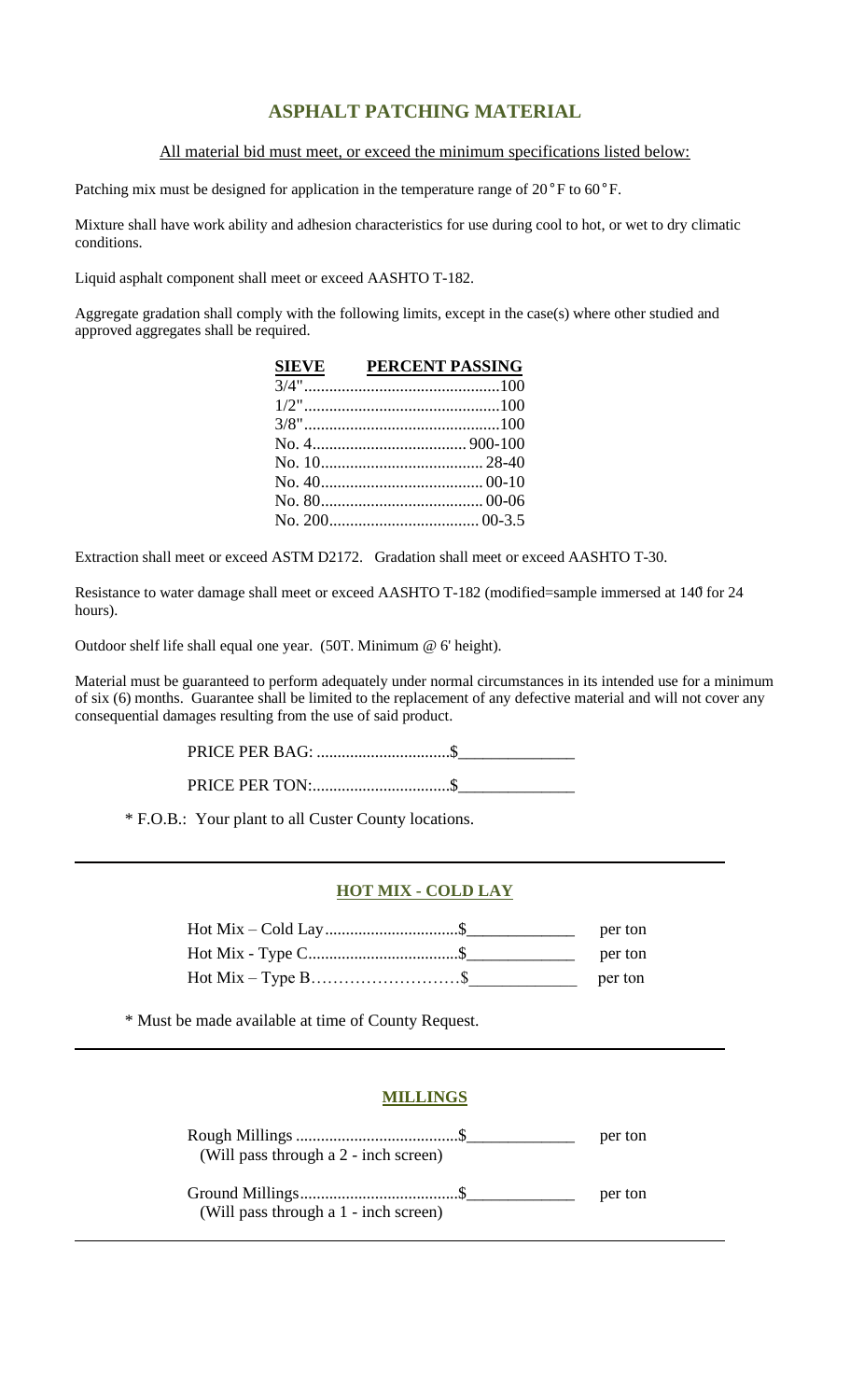## **ASPHALT MATERIALS** Terms: F.O.B. any point in Custer County

#### All materials shall conform to Oklahoma State Highway Department Specifications Section 708.03, 2019 Edition .

SPECIAL NOTICE OF TERMS AND CONDITIONS BELOW Delivered prices are in full truck load quantities of 48000 lbs.

| <b>Unit of Issue</b> | <b>Description</b>     | Per Gallon /<br>delivered | Per Gallon /<br>picked up |
|----------------------|------------------------|---------------------------|---------------------------|
| Gal                  | AC-7.5                 | \$                        |                           |
| Gal                  | CRS-2S                 | $\boldsymbol{\theta}$     |                           |
| Gal                  | CRS-2                  | \$                        |                           |
| Gal                  | <b>SS-1</b>            | $\boldsymbol{\theta}$     |                           |
| Gal                  | CRS 2 Plus             | \$                        |                           |
| Gal                  | CQS-1F                 | $\boldsymbol{\theta}$     |                           |
| Gal                  | CSS-1                  | \$                        |                           |
| Gal                  | CSS-1H                 | $\boldsymbol{\theta}$     |                           |
| Gal                  | CHFRS-2P               | $\boldsymbol{\theta}$     |                           |
| Gal                  | CMS-1PC                | $\boldsymbol{\theta}$     |                           |
| Gal                  | HFMS-2L                | \$                        |                           |
| Gal                  | HFRS-2L                | $\boldsymbol{\theta}$     |                           |
| Gal                  | <b>AEP</b>             | $\boldsymbol{\theta}$     |                           |
| Ea                   | <b>Pump Off Charge</b> | \$                        |                           |
| Hour                 | Demurrage              | \$                        |                           |

## **TERMS AND CONDITIONS**

- 1. Unit prices will be guaranteed correct by the bidder.
- 2. Firm prices will be F.O.B. destination.
- 3. Purchases by Custer County, Oklahoma are not subject to state or federal taxes.
- 4. County will receive a copy of weight ticket to verify net gallons of asphalt.
- 5. We request permission to take samples from each load to check for state specifications.
- 6. Other terms and conditions can be added at the discretion of the County Commissioners.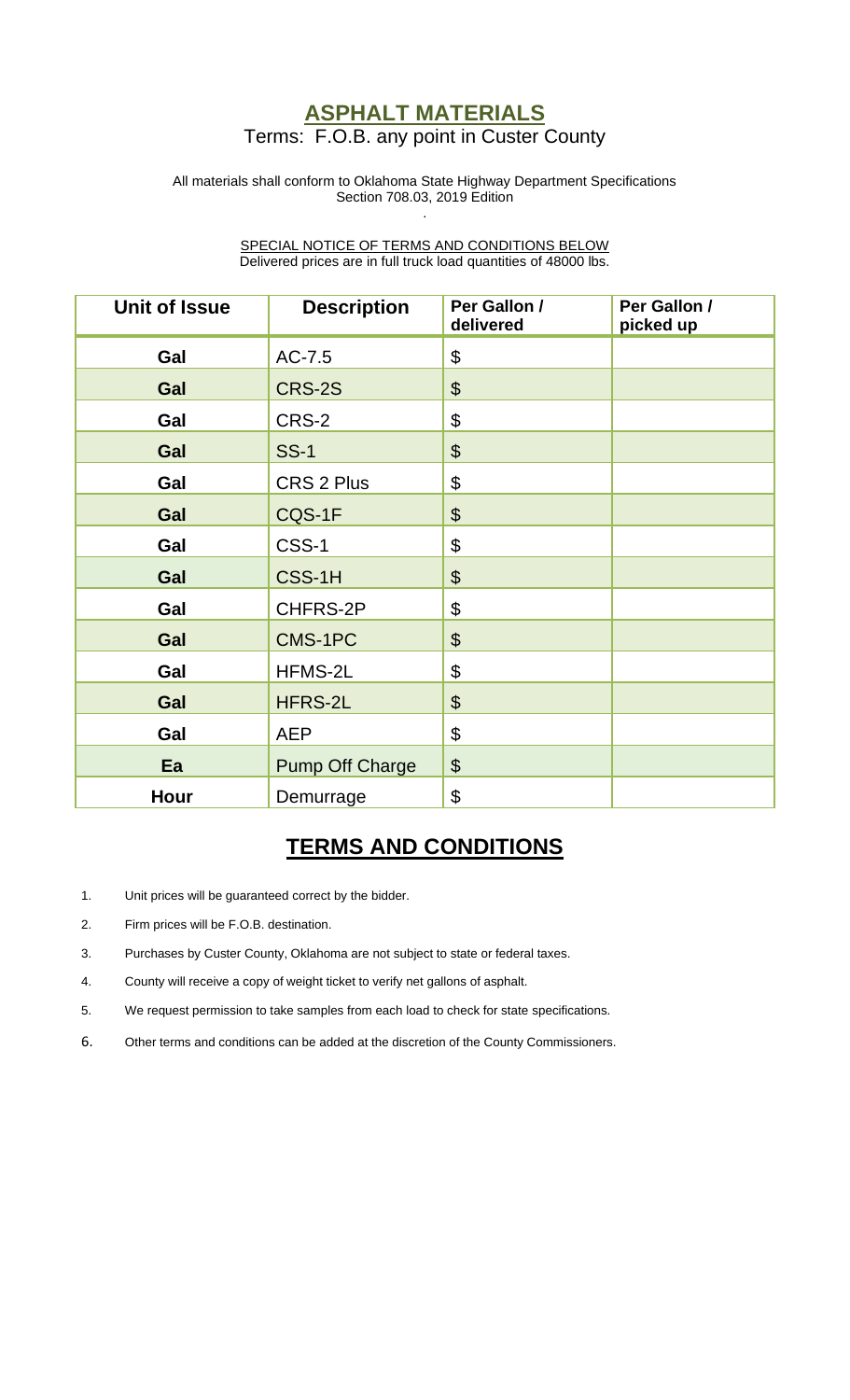#### PIPE GAUGE PER OKLAHOMA DEPARTMENT OF HIGHWAY STANDARDS FOR PIPE **CULVERTS**

(Bidder must guarantee timely delivery of all products ordered by Custer County)

### **ROUND CORRUGATED STEEL PIPE**

### 2-2/3 " x 1/2 " Corrugation

| Dia.  |    | Gauge Price per foot | <b>Standard Dimple Bands</b> | Double Width Dimple Bands |
|-------|----|----------------------|------------------------------|---------------------------|
| 12"   | 14 | $\frac{1}{2}$        | $\frac{1}{2}$                | \$                        |
| 12"   | 16 | \$                   | \$                           | \$                        |
| 15"   | 14 | \$                   | \$                           | $\delta$                  |
| 15"   | 16 | \$                   | \$                           | \$                        |
| 18"   | 14 | \$                   | \$                           | \$                        |
| 18"   | 16 | \$                   | \$                           | \$                        |
| 24"   | 14 | \$                   | \$                           | \$                        |
| 24"   | 16 | \$                   | \$                           | \$                        |
| $30"$ | 14 | \$                   | \$                           | \$                        |
| 30"   | 16 | \$                   | \$                           | \$                        |
| $36"$ | 14 | \$                   | \$                           | \$                        |
| 36"   | 16 | \$                   | \$                           | \$                        |
| 42"   | 14 | \$                   | \$                           | \$                        |
| 42"   | 16 | \$                   | \$                           | \$                        |
|       |    |                      |                              |                           |

### 3" x 1" Corrugation

| <u>Dia.</u> |    | Gauge Price per foot | <b>Standard Dimple Bands</b> | Double Width Dimple Bands |
|-------------|----|----------------------|------------------------------|---------------------------|
| 48"         | 14 | $\frac{1}{2}$        | \$                           | $\frac{1}{2}$             |
| 48"         | 16 | $\frac{1}{2}$        | \$                           | \$                        |
| 54"         | 14 | \$                   | \$                           | \$                        |
| 54"         | 16 | \$                   | \$                           | \$                        |
| 60"         | 14 | $\frac{1}{2}$        | \$                           | \$                        |
| 60"         | 16 | \$                   | \$                           | \$                        |
| 66"         | 14 | \$                   | \$                           | \$                        |
| 66"         | 16 | \$                   | \$                           | \$                        |
| 72"         | 14 | \$                   | \$                           | \$                        |
| 72"         | 16 | \$.                  | \$                           | \$                        |
| 78"         | 14 | \$                   | \$                           | \$                        |
| 78"         | 16 | \$                   | \$                           | \$                        |
| 84"         | 14 | \$                   | \$                           | \$                        |
| 90"         | 14 | \$                   | \$                           | \$                        |
| 96"         | 14 | \$                   | \$                           | \$                        |
| 102"        | 14 | \$                   | \$                           | \$                        |
| 108"        | 12 | \$                   | \$                           | \$                        |
| 114"        | 12 | \$.                  | \$                           | \$                        |
| 120"        | 12 | \$                   | \$                           | \$                        |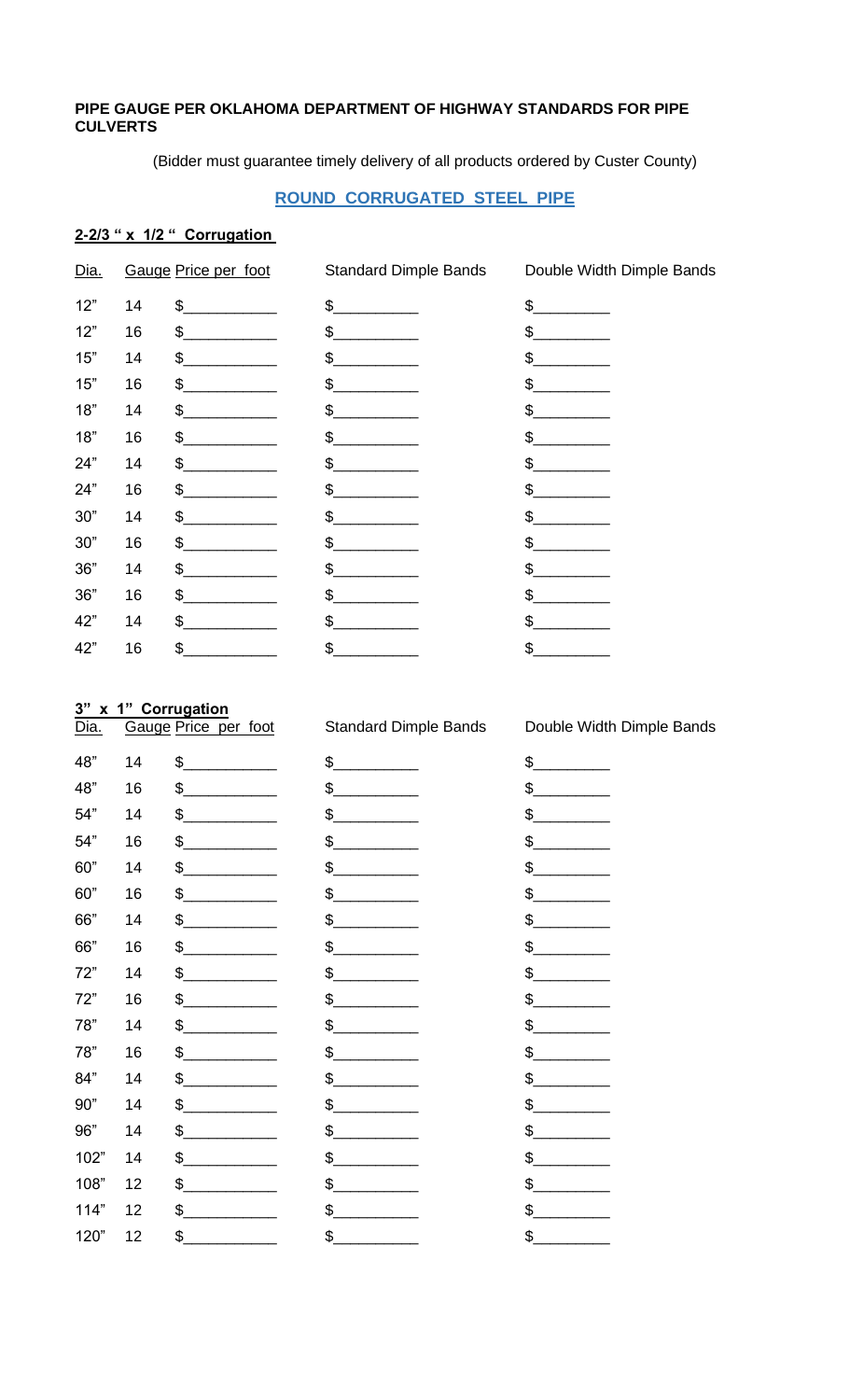### **CORRUGATED POLYPROPYLENE PIPE AASHTO M330 HIGHWAY SPECIFICATION DUAL WALL**

| <b>Diameter</b> | Length | Price/LF | <b>COUPLERS Price/Each</b> |
|-----------------|--------|----------|----------------------------|
|                 |        |          |                            |
| 12"             |        | \$       | \$.                        |
| 15"             |        | \$       |                            |
| 18"             |        | \$       |                            |
| 21"             |        | \$       | \$                         |
| 24"             |        | \$       |                            |
| 30"             |        | \$       |                            |
| 36"             |        | \$       | \$                         |
| 42"             |        | \$       |                            |
| 48"             |        | \$       |                            |
| 60"             |        | \$       |                            |

### **Material Properties**

**Polypropylene compound for pipe and fitting production shall be impact modified copolymer meeting the material requirements of ASTM F2736, Section 4, ASTM F2881, Section 5 and AASHTO M330 for the respective diameters.**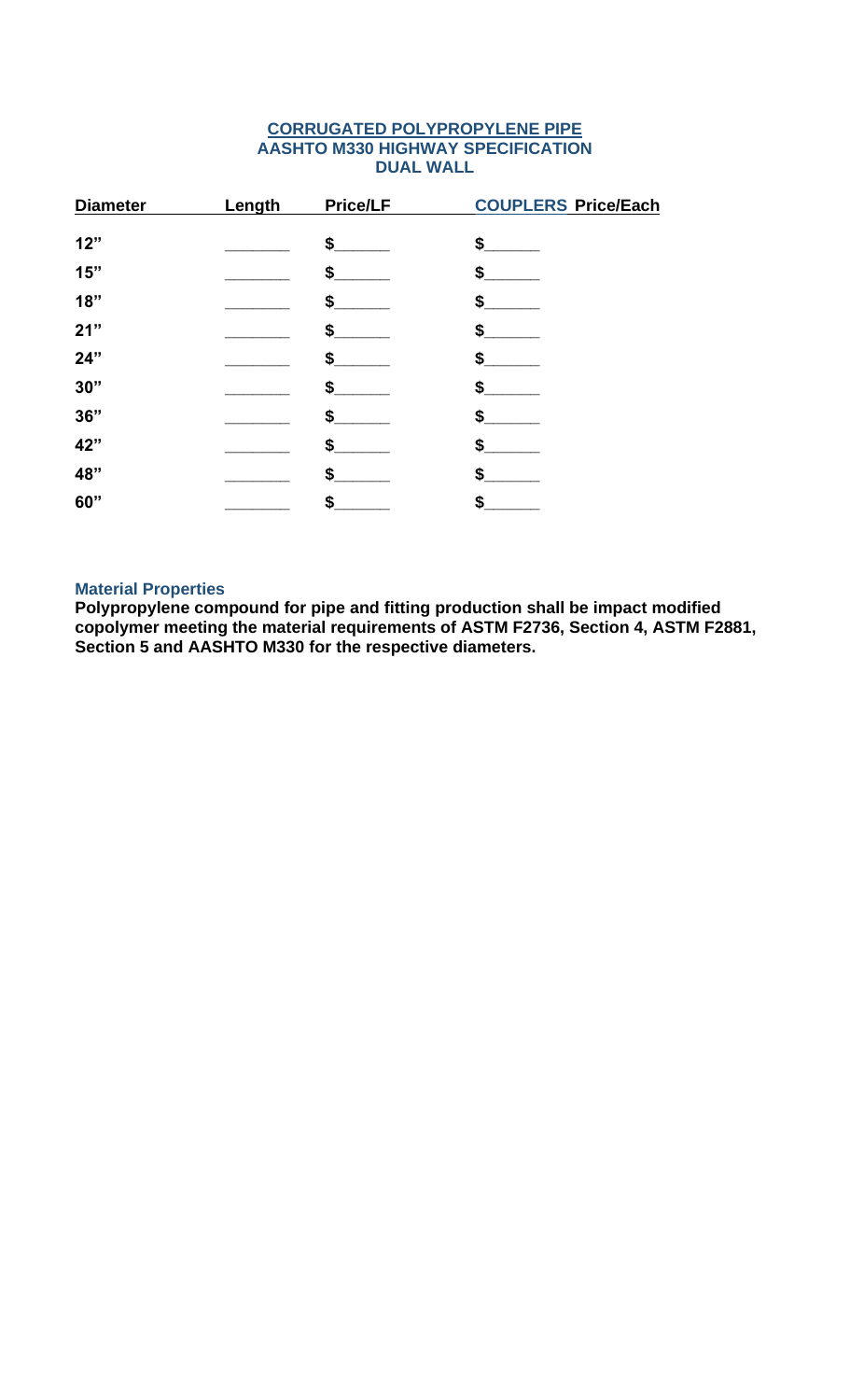## **BID SPECIFICATIONS FOR VARIOUS HERBICIDES AND PESTICIDES, OR THEIR EQUIVALENTS CONTRACT PERIOD: July 1, 2022 thru December 31, 2022**

Quantities shown are approximate and are not to be construed as actual amount to be delivered. TO BE USED BY CUSTER COUNTY.

All herbicides must be registered with the State Department of Agriculture.

| <b>TYPE</b>                                                                                                                                                                                                                                  | <b>UNIT</b>                  | PRICE/per<br>gallon/pound                      |
|----------------------------------------------------------------------------------------------------------------------------------------------------------------------------------------------------------------------------------------------|------------------------------|------------------------------------------------|
| Roundup Pro Herbicide, or Equivalent.                                                                                                                                                                                                        | $2.5$ Gal                    | $\sharp$ and $\sharp$                          |
| Active Ingredient: Isoproplyamine Salt of<br>Glyphosate 41.0%.                                                                                                                                                                               | 30 Gal                       | $\frac{1}{2}$                                  |
| Inert Ingredient: 59.0% w/ 14.5% surfactant.<br>4 Pounds Active Ingredient Per Gallon.                                                                                                                                                       | Other                        | $\sharp$ and $\sharp$                          |
| An Agricultural Approved, Non-Ionic<br>Surfactant.<br>At Least 80.0% Active Ingredient.                                                                                                                                                      | 1 Quart<br>1 Gallon<br>Other | $\frac{1}{2}$                                  |
| 24 d, with Amine, or Equivalent.                                                                                                                                                                                                             | Per Gallon<br>Other          | \$.<br>\$                                      |
| <b>Karmex DF, or Equivalent.</b><br>Active Ingredient: Diuron [3 - (3,4-<br>Dichlorophenyl)-1, 1-deimethylureal] 80.0%.<br>Inert Ingredient: 20.0%. (Herbicide)                                                                              | 4 Pound<br>50 Pound<br>Other | \$__<br>$\sharp$ and $\sharp$                  |
| <b>Gopher Poison (Strychnine)</b><br>Must be legal/labeled for Right-of-Way<br><b>Machine Application</b>                                                                                                                                    | 1 Pound<br>50 Pound<br>Other | $\frac{1}{\sqrt{2}}$<br>$\frac{1}{2}$          |
| <b>Gopher Poison (Diphacinone)</b><br>Must be legal/labeled for Right-of-Way<br><b>Machine Application</b>                                                                                                                                   | 1 Pound<br>50 Pound<br>Other | $\mathsf{s}\_\_\_\_\_\_\_\_\$<br>$\frac{1}{2}$ |
| Garlon 4, Or Equivalent.<br>Active Ingredients: Triclopyr<br>(3, 5, 6-Trichloro-2-<br>Pyridinyloxyacetic Acid) Butoxyethyl 61.6%.<br>Acid Equivalent: Triclopyr - 44.3% - 4 Pound<br>Per Gallon.<br>Inert Ingredients: 38.4%. (Herbicide)    | 2.5 Gallon<br>Other          | \$                                             |
| <b>Grazon, or Equivalent.</b><br>Active Ingredients: Picloram: 4-amino-3,5,6-<br>Trichloropicolinic acid, trisopropanolamine<br>salt 10.2%;<br>2,4-dichlorophenoxyacetic acid,<br>trisopropanolamine salt 39.6%;<br>Inert Ingredients: 50.2% | 2.5 Gallon<br>Other          | $\mathsf{\$}$<br>$\frac{1}{2}$                 |
| Tordon K, or Equivalent.<br>Active Ingredient: 24.4% Picloram (Herbicide)                                                                                                                                                                    | 2.5 Gallon<br>Other          | \$_<br>$\zeta$                                 |
| <b>MSMA 6 PLUS or Equivalent</b>                                                                                                                                                                                                             | 1 Gallon                     | $\frac{1}{2}$                                  |
| Active Ingredient: Monosodium Acid<br>Methanearsonate (Herbicide)                                                                                                                                                                            | 2.5 Gallon                   | \$_                                            |
|                                                                                                                                                                                                                                              | Other                        | \$_                                            |
| <b>Vista XRT, or Equivalent</b>                                                                                                                                                                                                              | 1 Gallon                     | $\frac{1}{2}$                                  |
| Active Ingredients: Fluroxypyr-meptyl,<br>Naphthalene; N-methylpyrrolidone (Herbicide)                                                                                                                                                       | 2.5 Gallon                   | $\frac{1}{2}$                                  |
|                                                                                                                                                                                                                                              | Other                        | \$_                                            |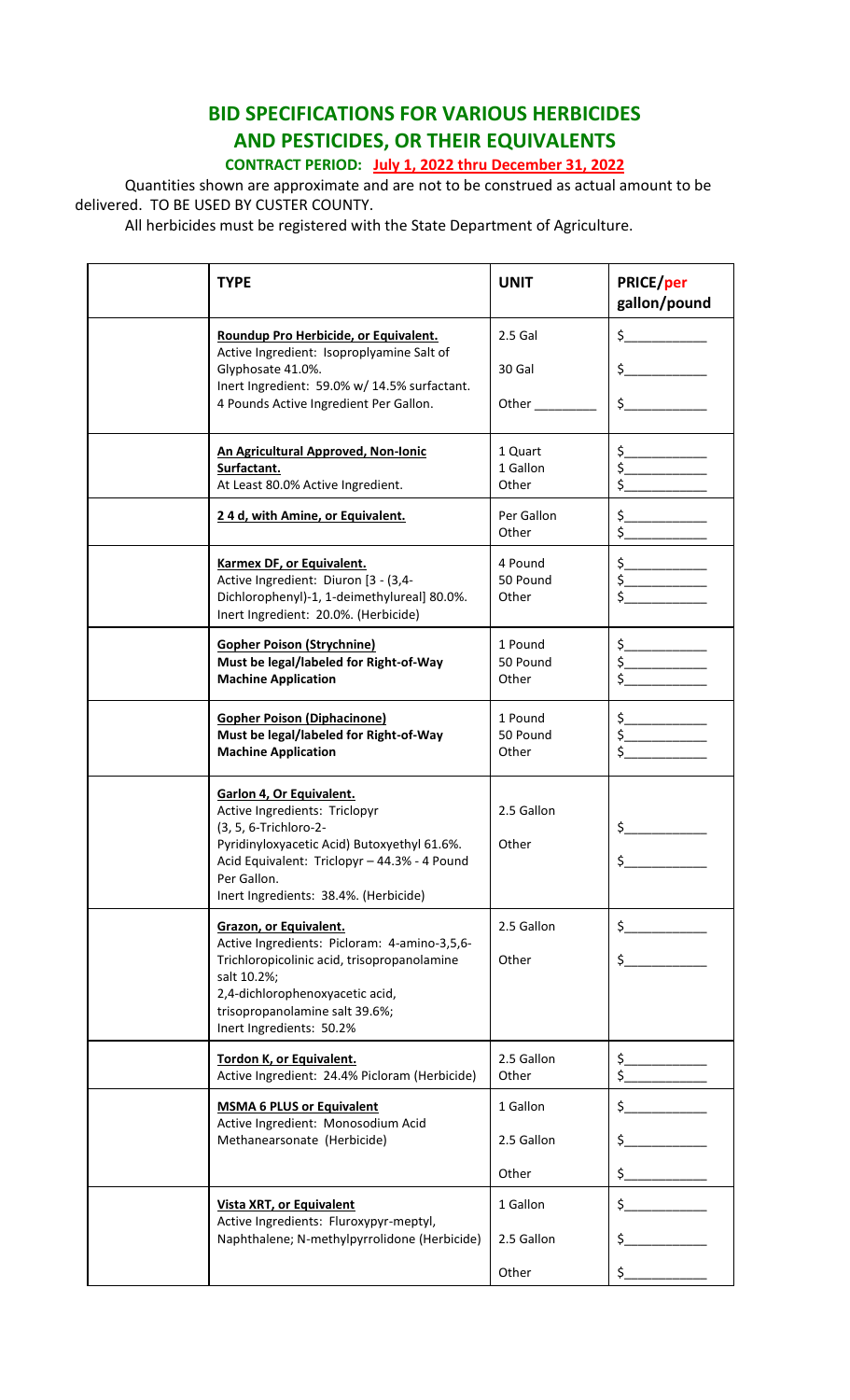#### **HAULING CHIPS, CRUSHER RUN, CRUSHED GRANITE SURGE, LIMESTONE, GYP ROCK – PER TON DELIVERY POINTS & PIT LOCATIONS DESIGNATED BELOW FOR PERIOD: JULY 1, 2022 – DECEMBER 31, 2022 \*\*HAULING WILL BE BY BELLY DUMP OR END DUMP AT COMMISSIONER REQUEST\*\***

| <b>DELIVERY</b>    | <b>PIT LOCATIONS</b> |  |                  |               |                                                                                       |                 |  |                 |
|--------------------|----------------------|--|------------------|---------------|---------------------------------------------------------------------------------------|-----------------|--|-----------------|
| <b>POINTS</b>      |                      |  |                  |               |                                                                                       |                 |  |                 |
|                    | <b>COOPERTON</b>     |  | <b>ROOSEVELT</b> | <b>SNYDER</b> | <b>BALLY</b>                                                                          | <b>BOSE</b>     |  | <b>SOUTHARD</b> |
|                    | Screenings,          |  | Screenings,      | Screenings,   | <b>MOUNTAIN</b>                                                                       | <b>JUNCTION</b> |  | <b>BUCHER</b>   |
|                    | Chips,               |  | Chips,           | Chips,        | Screenings,                                                                           | Gypsum          |  | Gypsum          |
|                    | Cr Run,              |  | Crusher          | Cr Run,       | Chips,                                                                                |                 |  |                 |
|                    | Surge                |  | Run, Surge       | Surge         | Cr Run,                                                                               |                 |  |                 |
|                    |                      |  |                  |               | Surge                                                                                 |                 |  |                 |
|                    |                      |  |                  |               |                                                                                       |                 |  |                 |
| <b>CLINTON</b>     |                      |  |                  |               |                                                                                       |                 |  |                 |
| WEATHERFORD        |                      |  |                  |               |                                                                                       |                 |  |                 |
| <b>DEER CREEK</b>  |                      |  |                  |               |                                                                                       |                 |  |                 |
| AREA               |                      |  |                  |               |                                                                                       |                 |  |                 |
| <b>THOMAS</b>      |                      |  |                  |               |                                                                                       |                 |  |                 |
| ARAPAHO            |                      |  |                  |               |                                                                                       |                 |  |                 |
| <b>CUSTER CITY</b> |                      |  |                  |               |                                                                                       |                 |  |                 |
| <b>BUTLER</b>      |                      |  |                  |               |                                                                                       |                 |  |                 |
| <b>STAFFORD</b>    |                      |  |                  |               |                                                                                       |                 |  |                 |
| <b>MOOREWOOD</b>   |                      |  |                  |               |                                                                                       |                 |  |                 |
| <b>ALEDO</b>       |                      |  |                  |               |                                                                                       |                 |  |                 |
| <b>ANTHON</b>      |                      |  |                  |               |                                                                                       |                 |  |                 |
| <b>HAMMON</b>      |                      |  |                  |               |                                                                                       |                 |  |                 |
| <b>HOURLY HAUL</b> |                      |  |                  |               | (From any stock pile - Dirt or Gravel - In Custer County, Oklahoma for Districts 1, 2 |                 |  |                 |
| <b>RATE</b>        | & 3)                 |  |                  |               |                                                                                       |                 |  |                 |

#### **\*\* RIP RAP – PER TON (SIZES: 12", 18", 24", 30") \*\* FILTER BLANKET – PER TON PLEASE INDICATE BID FOR** *EACH* **QUARRY**

| <b>DELIVERY POINTS</b> | <b>HAULED FROM VARIOUS QUARRIES AND DELIVERED PER COMMISSIONER</b><br><b>INSTRUCTIONS - BID USING NOTED DELIVERY POINTS</b> |  |                                             |  |  |                                   |                                 |                  |
|------------------------|-----------------------------------------------------------------------------------------------------------------------------|--|---------------------------------------------|--|--|-----------------------------------|---------------------------------|------------------|
|                        | <b>COOPERTON</b>                                                                                                            |  | <b>BALLY MOUNTAIN AT</b><br><b>CARNEGIE</b> |  |  | <b>SOUTHARD</b><br><b>BUTCHER</b> | <b>BOUSE</b><br><b>JUNCTION</b> | <b>ROOSEVELT</b> |
| <b>CLINTON</b>         |                                                                                                                             |  |                                             |  |  |                                   |                                 |                  |
| WEATHERFORD            |                                                                                                                             |  |                                             |  |  |                                   |                                 |                  |
| <b>DEER CREEK AREA</b> |                                                                                                                             |  |                                             |  |  |                                   |                                 |                  |
| THOMAS                 |                                                                                                                             |  |                                             |  |  |                                   |                                 |                  |
| ARAPAHO                |                                                                                                                             |  |                                             |  |  |                                   |                                 |                  |
| <b>CUSTER CITY</b>     |                                                                                                                             |  |                                             |  |  |                                   |                                 |                  |
| <b>BUTLER</b>          |                                                                                                                             |  |                                             |  |  |                                   |                                 |                  |
| <b>STAFFORD</b>        |                                                                                                                             |  |                                             |  |  |                                   |                                 |                  |
| <b>MOOREWOOD</b>       |                                                                                                                             |  |                                             |  |  |                                   |                                 |                  |
| <b>ALEDO</b>           |                                                                                                                             |  |                                             |  |  |                                   |                                 |                  |
| <b>ANTHON</b>          |                                                                                                                             |  |                                             |  |  |                                   |                                 |                  |
| <b>HAMMON</b>          |                                                                                                                             |  |                                             |  |  |                                   |                                 |                  |

Bids for hauling must be firm for a period from JULY 1, 2022 through DECEMBER 31, 2022.

SIGNED: \_\_\_\_\_\_\_\_\_\_\_\_\_\_\_\_\_\_\_\_\_\_\_\_\_\_\_\_

All Freight Rates will be figured based upon the Fuel Price of **\$5.293** as found on the U.S. Energy Information Administration website, Midwest area - [www.eia.gov/petroleum/gasdiesel/](http://www.eia.gov/petroleum/gasdiesel/) , information released May 23, 2022 as the base rate.

Fuel surcharge will be computed as of the 1st Tuesday of each month. For every \$.10 per gallon rise, the rate will be increased by 2%.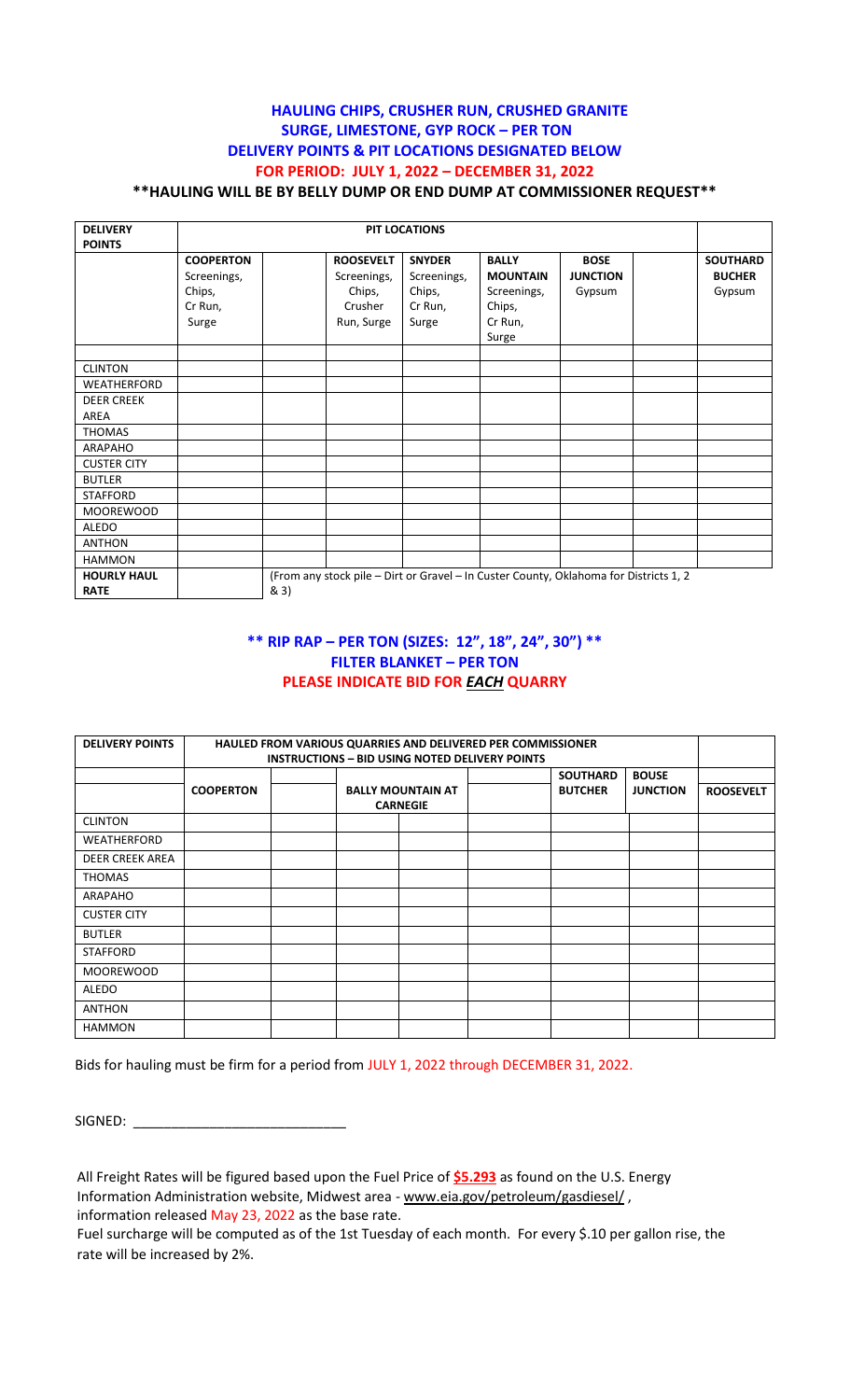## **AFFIDAVIT FOR FILING WITH COMPETITIVE BID**

STATE OF OKLAHOMA (1) ) SS COUNTY OF \_\_\_\_\_\_\_ )

\_\_\_\_\_\_\_\_\_\_\_\_\_\_\_\_\_\_\_\_\_\_\_\_\_\_\_\_\_, of lawful age, being first duly sworn, on oath says, that (s)he is the agent authorized by the bidder to submit the attached bid.

 Affiant further states that the bidder has not been a party to any collusion among bidders in restraint of freedom of competition by agreement to bid at a fixed price or to refrain from bidding; or with any county official or employee as to quantity, quality or price in the prospective contract, or any other terms of said prospective contract; or in any discussions between bidders and any county official concerning exchange of money or other thing of value for special consideration in the letting of a contract.

### BIDDER:

Signature

Subscribed and sworn to before me this  $\_\_\_\_$  day of  $\_\_\_\_\_\_\_$ , 20 $\_\_\_\_\$ .

Notary Public (Clerk or Judge)

\_\_\_\_\_\_\_\_\_\_\_\_\_\_\_\_\_\_\_\_\_\_\_\_\_\_\_\_\_\_\_\_

\_\_\_\_\_\_\_\_\_\_\_\_\_\_\_\_\_\_\_\_\_\_\_\_\_\_\_\_\_\_\_\_\_\_\_\_\_

\_\_\_\_\_\_\_\_\_\_\_\_\_\_\_\_\_\_\_\_\_\_\_\_\_\_\_\_\_\_\_\_\_\_\_\_\_

My Commission Expires: \_\_\_\_\_\_\_\_\_\_\_\_\_\_\_\_\_\_\_\_\_\_\_\_\_\_\_

(SEAL)

**Note: Each competitive bid submitted to a county, school district or municipality must be accompanied with the above Affidavit as required by 61 Okla.St.Ann.§138.**

*Bids which are submitted without this Affidavit will be considered invalid and rejected.*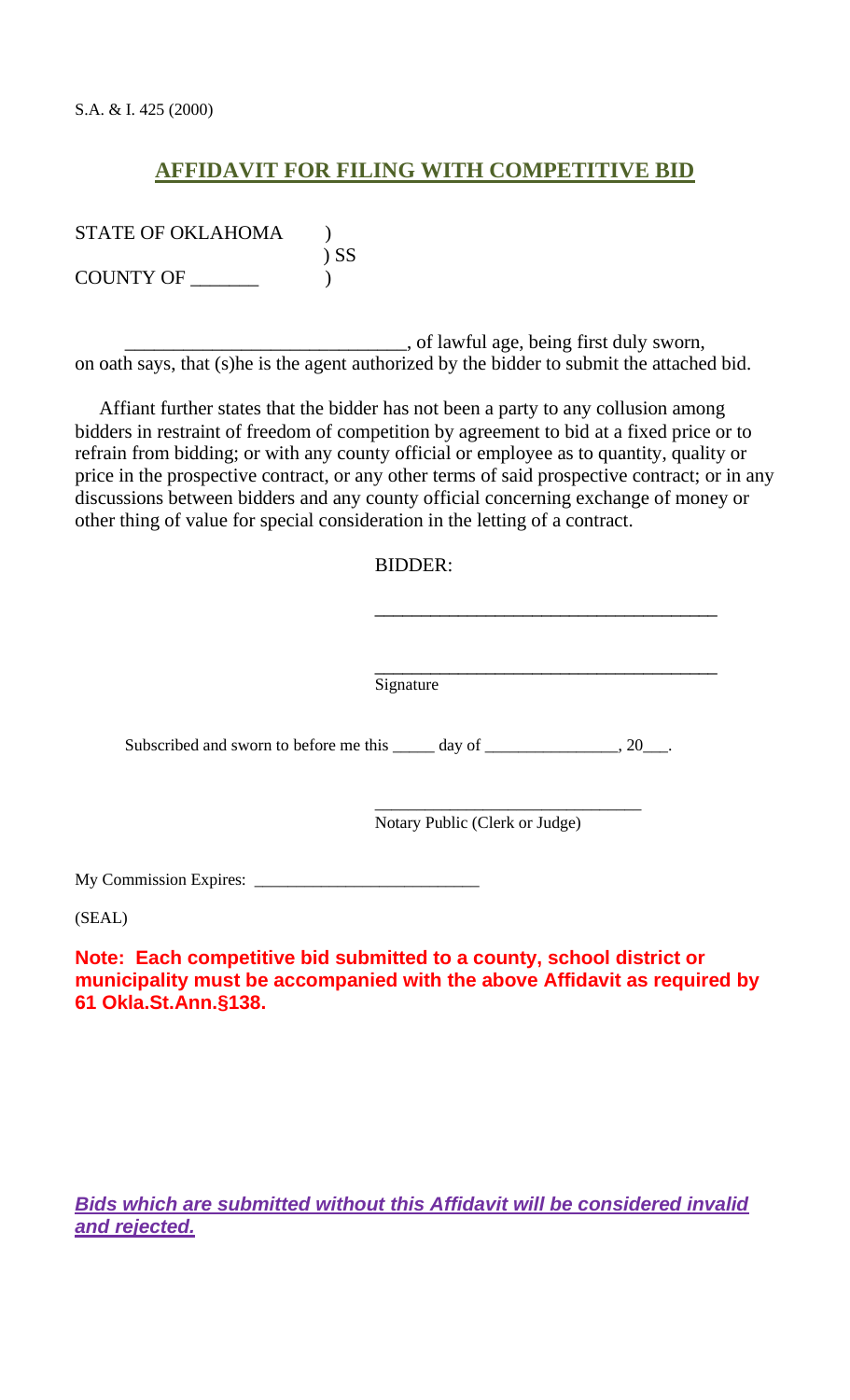## AFFIDAVIT FOR CONTRACTS AND PAYMENTS

| STATE OF OKLAHOMA |      |
|-------------------|------|
|                   | ) SS |
| <b>COUNTY OF</b>  |      |

THE UNDERSIGNED (ARCHITECT, CONTRACTOR, SUPPLIER OR ENGINEER), OF LAWFUL AGE, BEING FIRST DULY SWORN, ON OATH SAYS THAT THIS INVOICE OR CLAIM IS TRUE AND CORRECT. AFFIANT FURTHER STATES THAT THE (WORK, SERVICES OR MATERIALS) AS SHOWN BY THIS INVOICE OR CLAIM HAVE BEEN (COMPLETED OR SUPPLIED) IN ACCORDANCE WITH THE PLANS, SPECIFICATIONS, ORDERS OR REQUESTS FURNISHED THE AFFIANT. AFFIANT FURTHER STATES THAT (S)HE HAS MADE NO PAYMENT DIRECTLY OR INDIRECTLY TO ANY ELECTED OFFICIAL, OFFICER OR EMPLOYEE OF THE STATE OF OKLAHOMA, ANY COUNTY OR LOCAL SUBDIVISION OF THE STATE, OF MONEY OR ANY OTHER THING OF VALUE TO OBTAIN PAYMENT OF THE INVOICE OR PROCURE THE CONTRACT OR PURCHASE ORDER PURSUANT TO WHICH AN INVOICE IS REQUIRED.

| <b>BUSINESS NAME</b> |                                        |  |        |  |    |  |
|----------------------|----------------------------------------|--|--------|--|----|--|
| By                   |                                        |  |        |  |    |  |
|                      |                                        |  |        |  |    |  |
|                      | SUBSCRIBED AND SWORN TO BEFORE ME THIS |  | DAY OF |  | 20 |  |

NOTARY PUBLIC (OR CLERK OR JUDGE)

NOTE: 62 OKL.ST.ANN. § 310.9 (B), AUTHORIZES COUNTIES EXECUTING MORE THAN ONE CONTRACT, EXCEEDING \$ 25,000.00 DURING THE FISCAL YEAR, WITH AN ARCHITECT, CONTRACTOR, ENGINEER OR SUPPLIER OF CONSTRUCTION MATERIALS TO ACCEPT ONE AFFIDAVIT APPLYING TO ALL WORK. SERVICES OR MATERIALS COMPLETED OR SUPPLIED UNDER THE TERMS OF AWARDED CONTRACTS. OR WHICH ARE NEEDED ON A CONTINUAL BASIS; SUCH AFFIDAVIT TO BE IN LIEU OF ALL INDIVIDUAL AFFIDAVITS FOR EACH INVOICE SUBMITTED IN RELATION TO SUCH CONTRACT.